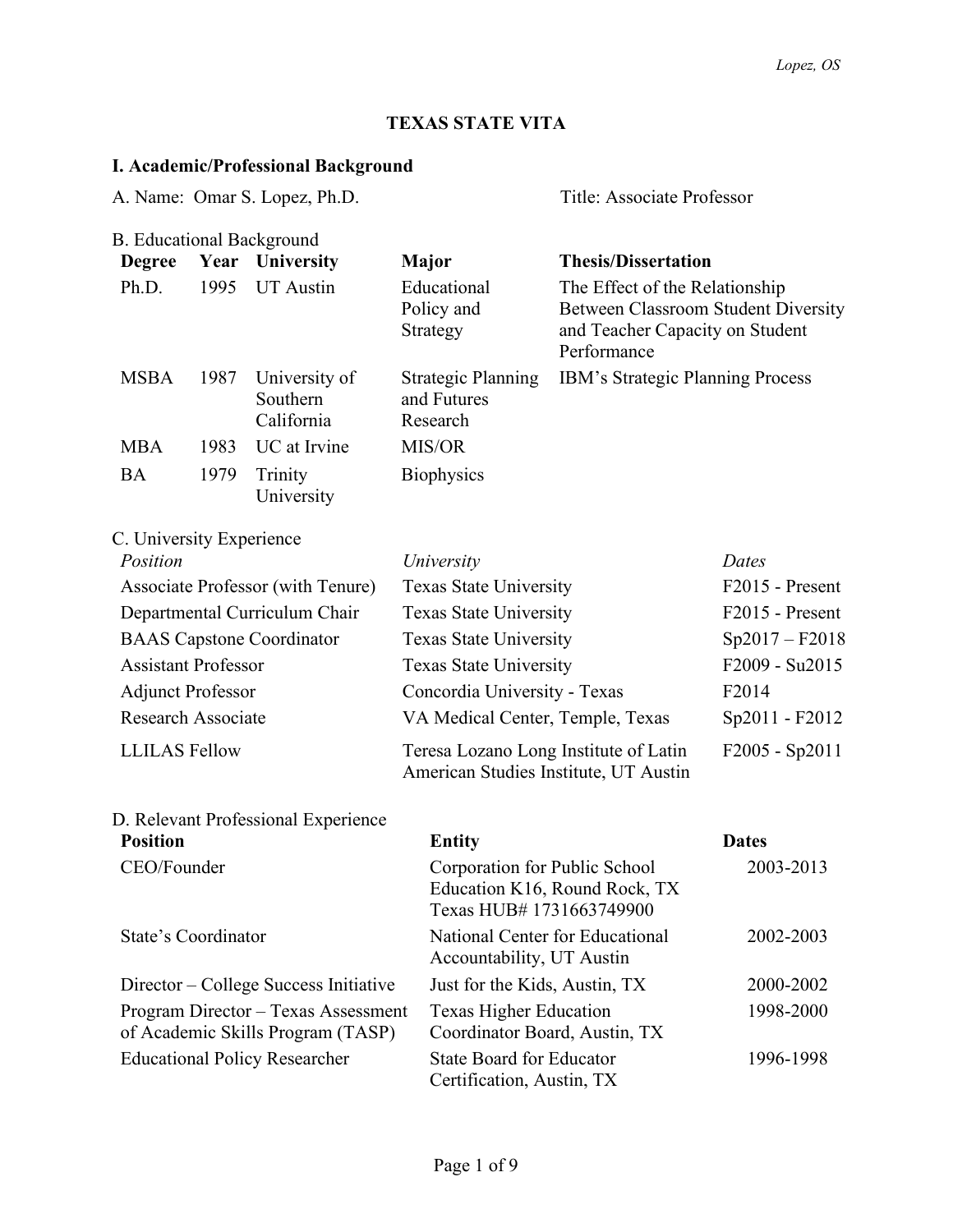| <b>Position</b>                      | <b>Entity</b>                                                                           | <b>Dates</b> |
|--------------------------------------|-----------------------------------------------------------------------------------------|--------------|
| <b>Educational Policy Researcher</b> | Division of Educator Assessment<br>and Appraisal, Texas Education<br>Agency, Austin, TX | 1992-1996    |
| Associate                            | Austin Technology Incubator (ATI),<br>Graduate School of Business,<br>UT Austin         | 1989-1991    |
| <b>Systems Engineer</b>              | IBM Marketing, Public Sector and<br>Utilities Branch, Los Angeles, CA                   | 1984-1988    |
| Associate Engineer                   | McDonnell Douglas Astronautics<br>Corporation, Huntington Beach, CA                     | 1980-1984    |

## E. Other Professional Credentials

| 2019 | Completed Introduction to Learning Experience $(LX)$ Design Methods – Part 3:<br>Prototyping, Online Learning Consortium             |
|------|--------------------------------------------------------------------------------------------------------------------------------------|
| 2018 | Completed Introduction to Learning Experience (LX) Design Methods - Part 2:<br><b>Experience Mapping, Online Learning Consortium</b> |
| 2018 | Completed Introduction to Learning Experience (LX) Design Methods - Part 1:<br>Personas, Online Learning Consortium                  |
| 2018 | Certified Quality Scorecard Mastery Series, Online Learning Consortium                                                               |
| 2018 | Completed Designing Gamified Learning Environments, Online Learning Consortium                                                       |
| 2017 | Completed Course Design for Competency-Based Education, Academic<br>Impressions, Orlando, FL.                                        |
| 2017 | Completed Administering and Managing Competency-Based Education, Academic<br>Impressions, Orlando, FL.                               |
| 2017 | Certified Social Media for Online Education Mastery Series, Online Learning Consortium                                               |
| 2017 | Completed Developing Your Social Media and Digital Presence for Higher<br>Education Staff, Online Learning Consortium                |
| 2016 | Certified Blended Learning Mastery Series, Online Learning Consortium                                                                |
| 2016 | Fellow, Institute for Emerging Leadership in Online Learning (IELOL), Online<br>Learning Consortium/Penn State University.           |
| 2016 | Completed Strategies for Evaluating Online Faculty, Online Learning Consortium                                                       |
| 2016 | Completed Introduction to Digital Badges, Online Learning Consortium                                                                 |
| 2016 | Completed Strategies for Supporting Online Faculty, Online Learning Consortium                                                       |
| 2016 | Completed Strategies for Supporting & Advising Students, Online Learning Consortium                                                  |
| 2016 | Completed <i>Introduction to Copyright &amp; Fair Use Part 1</i> , Online Learning Consortium                                        |
| 2016 | Completed Introduction to Copyright & Fair Use Part 2, Online Learning Consortium                                                    |
| 2016 | Completed Strategies to Increase Faculty Motivation, Online Learning Consortium                                                      |
| 2016 | Completed The 5 Choices to Extraordinary Productivity, Office of Human Resources<br>Professional Development, Texas State University |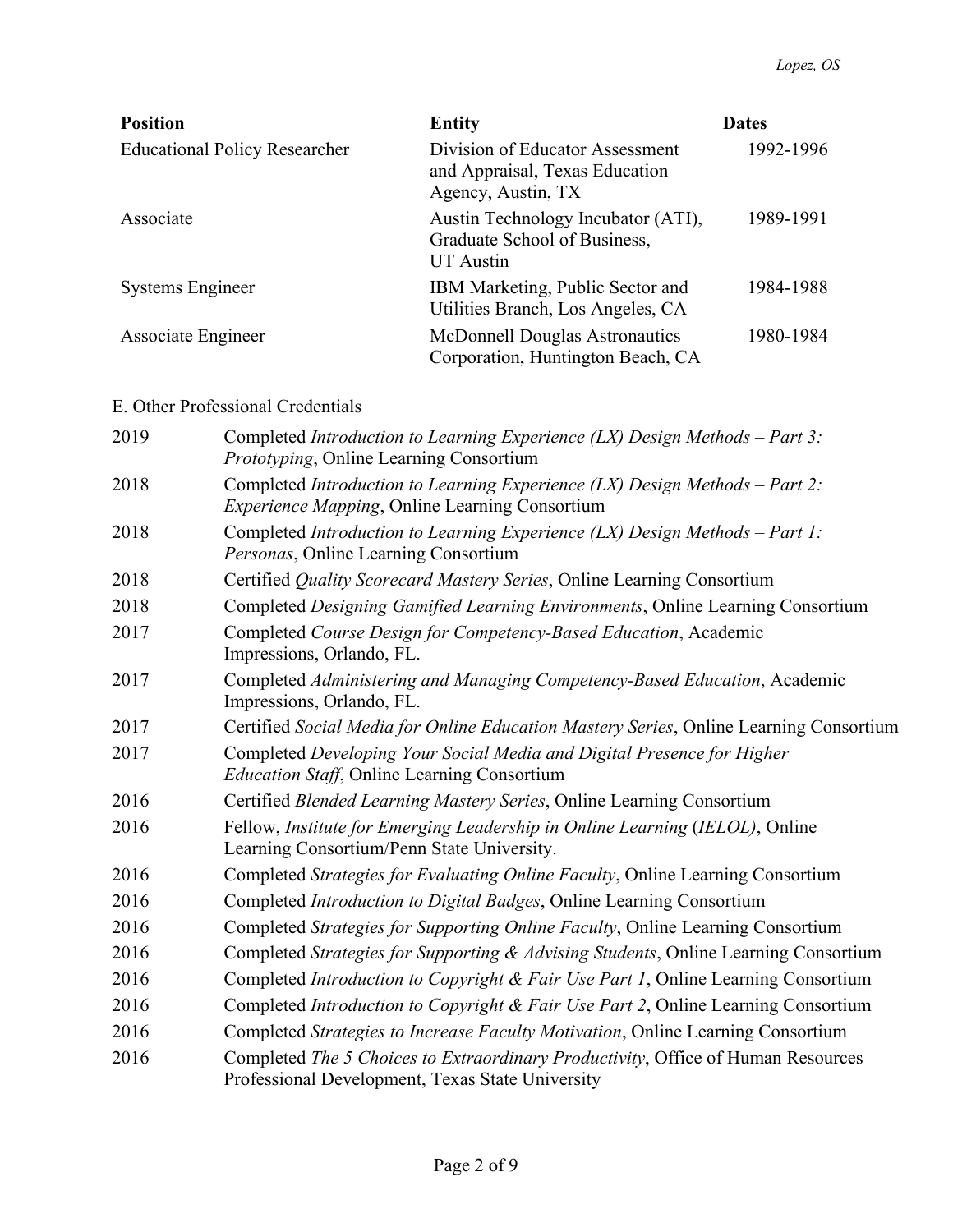| 2016      | Completed <i>CoSearch Weekend</i> , an intensive retreat where multi-disciplinary teams of<br>researchers and artists collaborate to develop research plans that will be supported by<br>C3 and carried out over the upcoming academic. College of Fine Arts and<br>Communication, Texas State University |
|-----------|-----------------------------------------------------------------------------------------------------------------------------------------------------------------------------------------------------------------------------------------------------------------------------------------------------------|
| 2015-2016 | Fellow, <i>New Leadership Academy</i> , American Association of Hispanics in Higher<br>Education/University of Michigan – Ann Arbor                                                                                                                                                                       |
| 2015      | Certified Principles and Techniques of Fundraising, The Fund Raising School, Lilly<br>Family School of Philanthropy, Indiana University                                                                                                                                                                   |
| 2015      | Certified Leadership in Online Learning Mastery Series, Online Learning Consortium                                                                                                                                                                                                                        |
| 2015      | Completed Effective Faculty Hiring, Texas State University                                                                                                                                                                                                                                                |
| 2015      | Certified Instructional Design Mastery Series, Online Learning Consortium                                                                                                                                                                                                                                 |
| 2015      | Completed <i>Exploring Competency Based Instruction</i> , Online Learning Consortium                                                                                                                                                                                                                      |

### **II. Teaching**

A. Teaching Honors and Awards

- 2020 Presidential Distinction Award for Excellence in Teaching, Texas State University.
- 2017 Awarded *Favorite Professor* from the Alfred H. Nolle Chapter of the Alpha Chi National College Honor Society, Texas State University. As noted by the graduate inductees to the Chapter, Fall 2017.
- 2015 *OLC's Effective Practices Award* received for *The Online Graduate Research Forum: An Effective Practice for Extending Students' Discourse to Global Audiences*. Award presented at the 21st Annual Online Learning Consortium International Conference, Orlando, FL.
- B. Courses Taught (2017-2019 only)
	- CATE 3313D(U)/5313D(G) Leadership and Professional Development
	- CTE 3313G Introduction to Leadership (*online*)
	- CTE 3313H Creating a Purposeful Life Plan: A Journey of Self-Exploration and Discovery (*online*)
	- CTE 3340 Occupational Skills for 21st Century (*online*)
	- CTE 5313F Human Performance
	- OCED 4111(U) Prior Learning Assessment *(hybrid/blended, online)*
	- OCED 5303(G) Reflective and Experiential Learning Techniques *(online)*
	- OCED 5304(G) Professional Practicum *(online)*
- C. Graduate Theses/Dissertations, Honors Theses, or Exit Committees
- 2013-2020 Supervisor graduate student practicum projects for the MSIS/MAIS program
- 2013-2014 Supervisor graduate student research projects for the MSIS/MAIS program
- 2010-2020 Serve on oral and written comprehensive exams for graduate students in the OWLS MSIS/MAIS and MEd programs
- 2009-2018 Supervisor for students' capstone for the BAAS program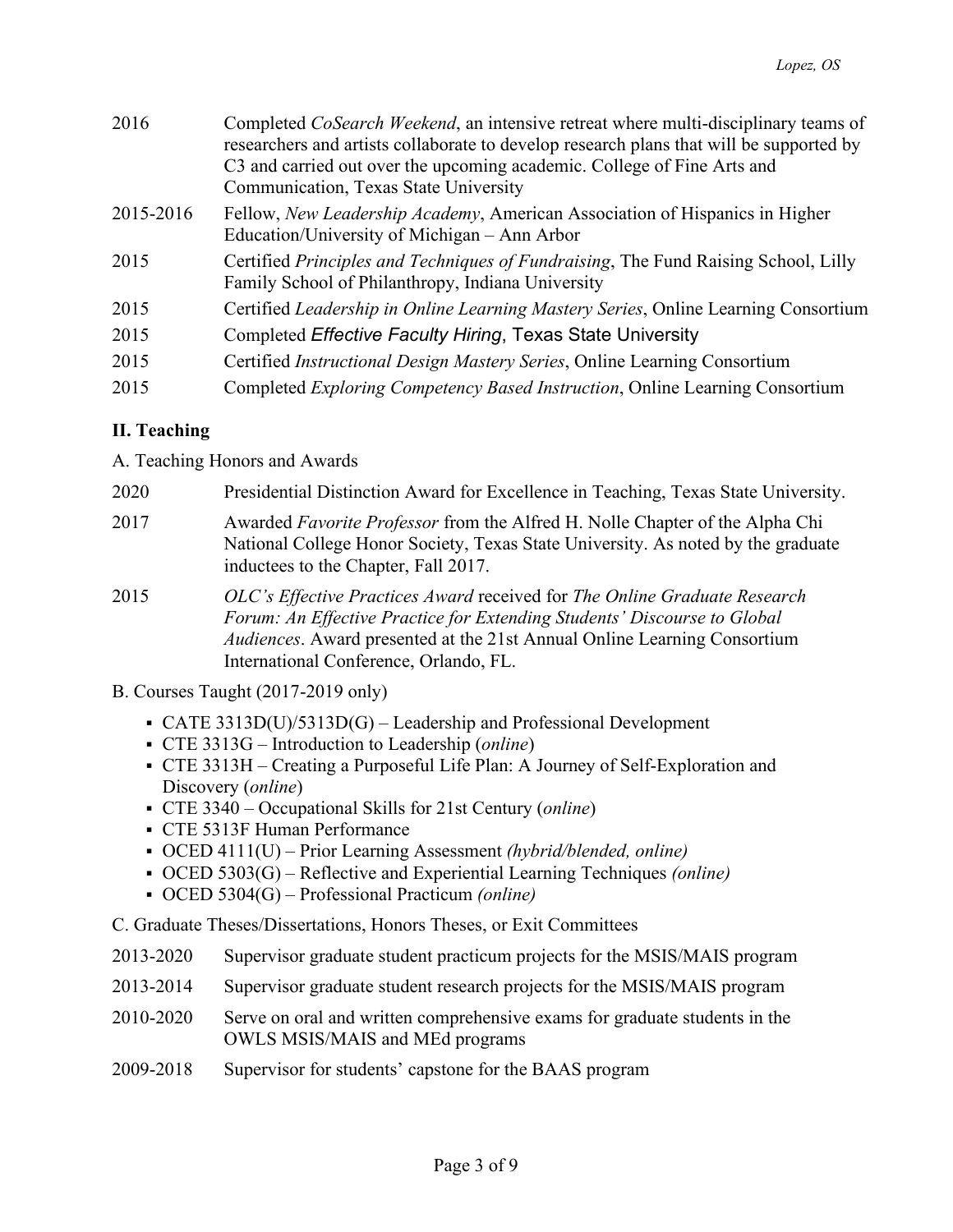D. Courses Prepared and Curriculum Development (2016-2019 only)

- 2020 CTE 3313L Civic Engagement as Global Citizenship
- 2018 CTE 3313H Creating a Purposeful Life Plan: A Journey of Self-Exploration and **Discovery**
- 2017 OCED 4361 BAAS Capstone II *(hybrid/blended)* redesign based on *Blended Learning Mastery Series* (OLC) best practices
- 2017 BAAS Capstone Apply! a pre-capstone program created to guide students in preparing a successful application for approval to enroll in the capstone courses, OCED 4360/4361
- 2016 OCED 4360 BAAS Capstone I *(hybrid/blended)* redesign based on Blended Learning Mastery Series (OLC) best practices

G. Funded Internal Teaching Grants and Contracts

2018-2019 Awarded *Learning Communities Grant* (\$5,000) to develop Civic Engagement as Global Citizenship (hybrid online)

### **III. Scholarly/Creative**

- A. Works in Print
- 1. Books
- b. Textbooks
- Merrill, H. S. & Associates. (2018). *A guide to college success for post-traditional students* (2nd Edition). Charlotte, NC: Information Age.
- Merrill, H. S. & Associates. (2017). *A guide to college success for post-traditional students.* Charlotte, NC: Information Age.
- d. Chapters in Books
- Springer, S. B., Lopez, O. S., Eichler, M., Lasker-Scott, T., & Boden-McGill, C. J. (2015). Negotiating experience and theory: Piloting cornerstone and capstone courses to build a sustainable future for an interdisciplinary graduate degree program. In J. K. Holtz, S. B. Springer, & C. J. Boden-McGill (eds.), *Building sustainable futures for adult learners* (pp. 269-294). Charlotte, NC: Information Age Publishing.
- López, O. S. (2014). Avoiding unpleasant student grading decisions. In T. Cox (ed.), *Case studies for the new professor: Surviving the jungle of the academy* (pp. 60-62). Charlotte, NC: Information Age Publishing.
- López, O. S. (2014). Beware of co-authors in sheep's clothing. In T. Cox (ed.), *Case studies for the new professor: Surviving the jungle of the academy* (pp. 104-106). Charlotte, NC: Information Age Publishing.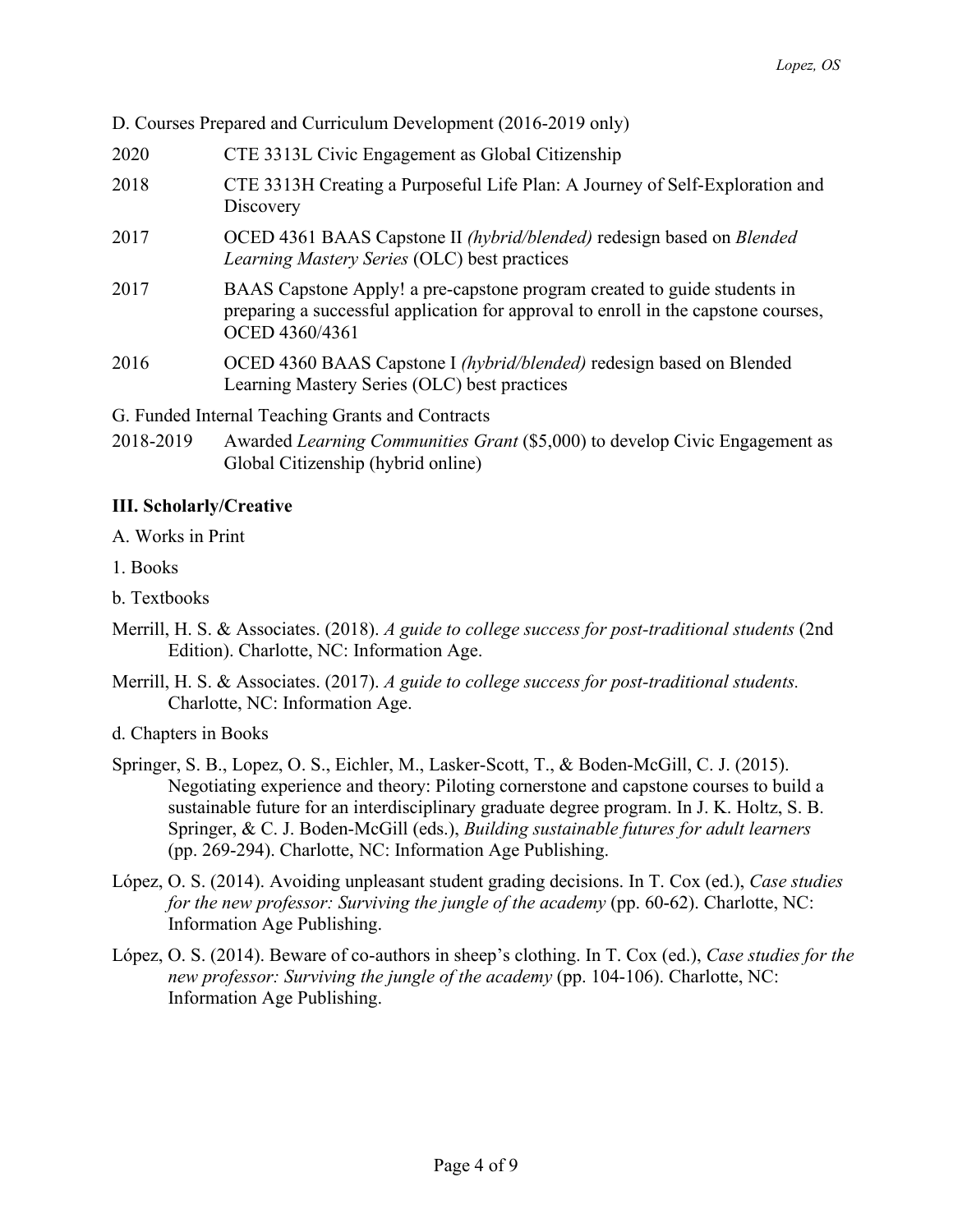#### 2. Articles

- a. Refereed Journal Articles
- Cherrstrom, C. A, López, O. S., & Ashford-Hanserd, S. (2020). *STEM Knowledge in non-STEM U.S. Occupations*. Accepted July 16, 2020. In press, the *Community College Journal for Research and Practice*.
- López, O. S. (2020). Informal workplace learning. In W. L. Filho, A. Azul, L. Brandli, P. Özuyar, T. Wall (Eds.), *Encyclopedia of the UN Sustainable Development Goals: Quality Education*. Springer
- López, O. S. (2020). Yet another pathway to college completion: CLEP exams. *Community College Journal of Research and Practice, 44*(4), 302-307.
- López, O. S., Springer, S. B., & Nelson, J. B. (2016). Veterans in the college classroom: Guidelines for instructional practices. *Adult Learning, 27*(4), 143-151.
- López, O. S. (2015). Averting another lost decade: Moving Hispanic families from outlier to mainstream family research. *Journal of Family Issues, 36*(1), 133-159. [JFI Acceptance Rate: 21-30%; 2013 Impact Factor: 1.103; Global Ranking: 78th (N=414)]
- López, O. S., & Krockover, C. A. (2014). Factors relevant to elementary teachers using interactive whiteboards in math discourse. *Journal of Interactive Learning Research, 25*(3), 405-426. [JILR Acceptance Rate: 11-20%; 2013 Impact Factor: 0.350; Global Ranking: 585th  $(N=1,035)$ ]
- López, O. S. (2014). Beyond community college accountability: Using data to investigate best practices for institutional improvement. *Community College Journal of Research and Practice, 38*(1), 86-90. [CCJRP Acceptance Rate: 21-30%; 2013 Impact Factor: 0.170; Global Ranking: 750th (N=1,035)]
- López, O. S. (2013). Creating a sustainable university and community through a common experience. *International Journal of Sustainability in Higher Education, 14*(3), 291-309. [IJSHE Acceptance Rate: 21-30%; 2013 Impact Factor: 2.240; Global Ranking: 46th  $(N=1,035)$ ]
- López, O. S., Huling, L. L., & Resta, V. K. (2013). Student achievement and preparation program accountability: A study of optional approaches. *Action in Teacher Education*, *35* (1), 19-37. [ATE Acceptance Rate: 11-20%; 2013 Impact Factor: n/a; Global Ranking: n/a]
- López, O. S., Huling, L. L., & Resta, V. K. (2012). In Search of Tools that Inform Practice: Utilizing Program Accountability Data to Guide Program Improvement. *Action in Teacher Education*, *34*(5-6), 566-575. [ATE Acceptance Rate: 11-20%; 2013 Impact Factor: n/a; Global Ranking: n/a]
- López, O. S. (2010). The digital learning classroom: Improving English language learners' academic success in mathematics and reading using interactive whiteboard technology. *Computers & Education, 54*(4), 901-915. [CE Acceptance Rate: 11-20%; 2013 Impact Factor: 4.520; Global Ranking: 6th (N=1,035)]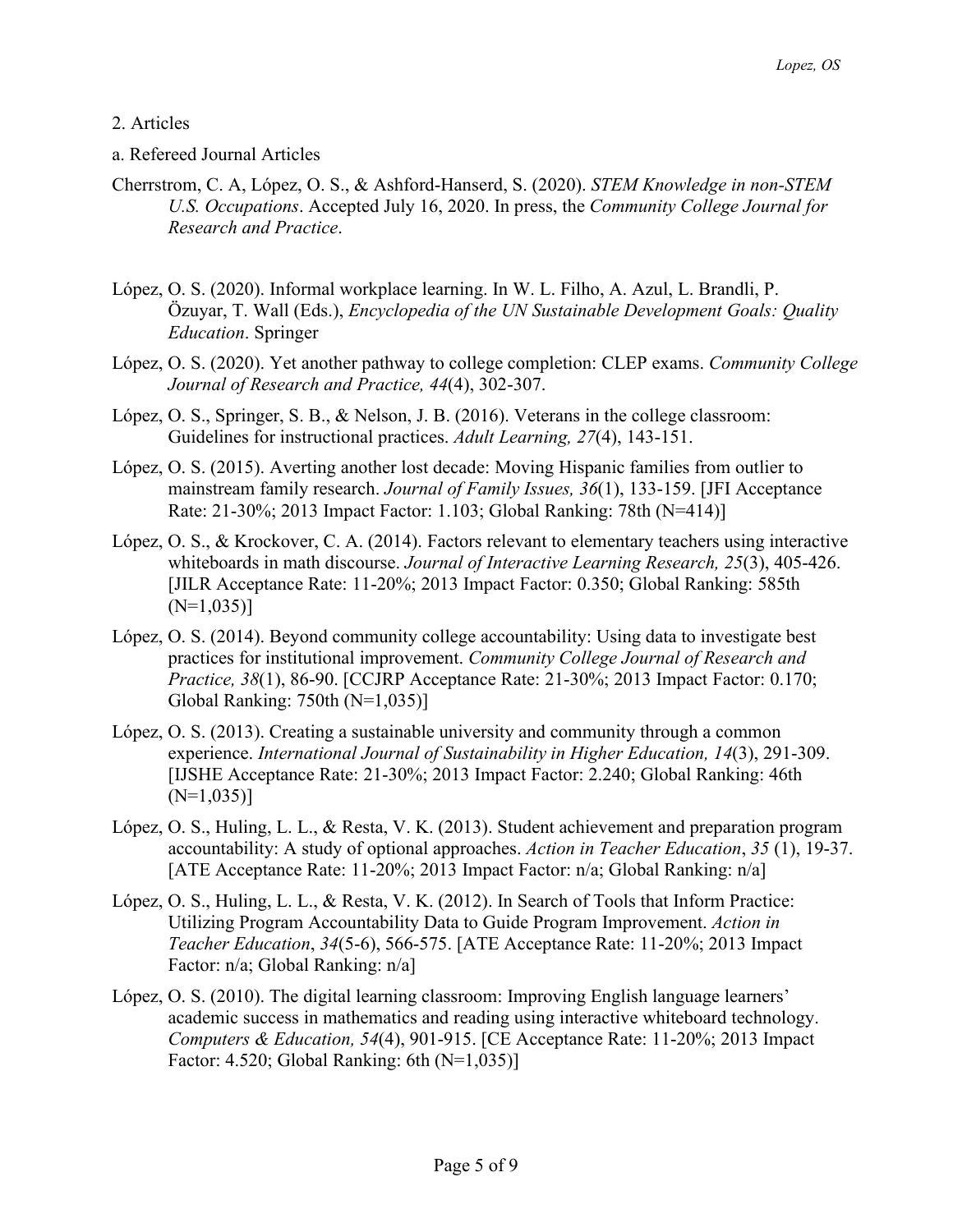b. Non-refereed Articles

- López, O. S. (2019). In the interest of the public good: Texas pre-kindergarten compulsory law. [First Published May 8, 2019] *Contemporary Issues in Early Childhood*, 1-5.
- López, O. S. (2012). Workplace English language competency in an emerging global economy— Brazil. ETS' *Innovation Magazine* (Portuguese), Spring 2012, 10-11.

López, O. S. (2010). Whiteboards are for learning. *Better: Evidence-based education* (USA), 10-11.

3. Conference Proceedings

a. Refereed Conference Proceedings (none)

b. Non-refereed

Boden-McGill, C. J., & Lopez, O. S. (2014). Integrating virtual and real worlds: Using an online practicum to create hands-on learning capstone experiences. In *Proceedings of the 12th International Academic Conference*, Prague, Czech Republic. pp. 165-170.

B. Works not in Print

1. Papers Presented at Professional Meetings

| 2019 | Civic Engagement as Global Citizenship (poster presentation), Association of<br>American Colleges and Universities (AACU) Conference, San Antonio, TX.                                                                                                                                                          |
|------|-----------------------------------------------------------------------------------------------------------------------------------------------------------------------------------------------------------------------------------------------------------------------------------------------------------------|
| 2018 | First-Year Hispanic Retention and Dropout: What's Really Needed to Increase<br>Student Academic Success, American Association of Hispanics in Higher<br>Education (AAHHE) 13th National Conference, Irvine, CA.                                                                                                 |
| 2017 | Redeeming a Sacred Course from Hell to the Promise Land: Chronicles of a<br>Higher Education Reform Heretic, Online Learning Consortium (OLC)<br>Accelerate Conference, Orlando, FL.                                                                                                                            |
| 2017 | <b>Prior Learning Assessment (PLA) Research and Practice: Voices of Students,</b><br>Instructors, Assessors, and Administrators (T. Sherron, C. Cherrstrom, S.<br>Ashford, C.J. Boden, O. Lopez, & L. Wilson). American Association for Adult<br>& Continuing Education (AAACE) Annual Conference, Memphis, TN. |
| 2016 | Veterans in the College Classroom: Guidelines for Instructional Practices,<br>American Association of Hispanics in Higher Education (AAHHE) 11th<br>National Conference, Costa Mesa, CA.                                                                                                                        |
| 2016 | An Investigation of the Effects of Program Graduates on Student Achievement<br>in High-Need Schools: An Accountability Measure to Consider (w/V. Resta &<br>L. Huling). Association of Teacher Educators (ATE), Chicago, IL.                                                                                    |
| 2015 | Exploring Google Glass for Mobile Learning. Google Academy at the Texas<br>Computer Education Association (TCEA) Convention & Exposition, Austin, TX.<br>Revised video presentation available here: GG Mobile Learning (13:20 ms).                                                                              |
| 2014 | From Sage on the Stage to the Guide Online: Presenting Graduate Research to<br>Global Audiences (w/CJ Boden-McGill & PM Gottschall). Commission of<br>Professors of Adult Education (CPAE/AAACE Co-Conference), Charleston, SC.                                                                                 |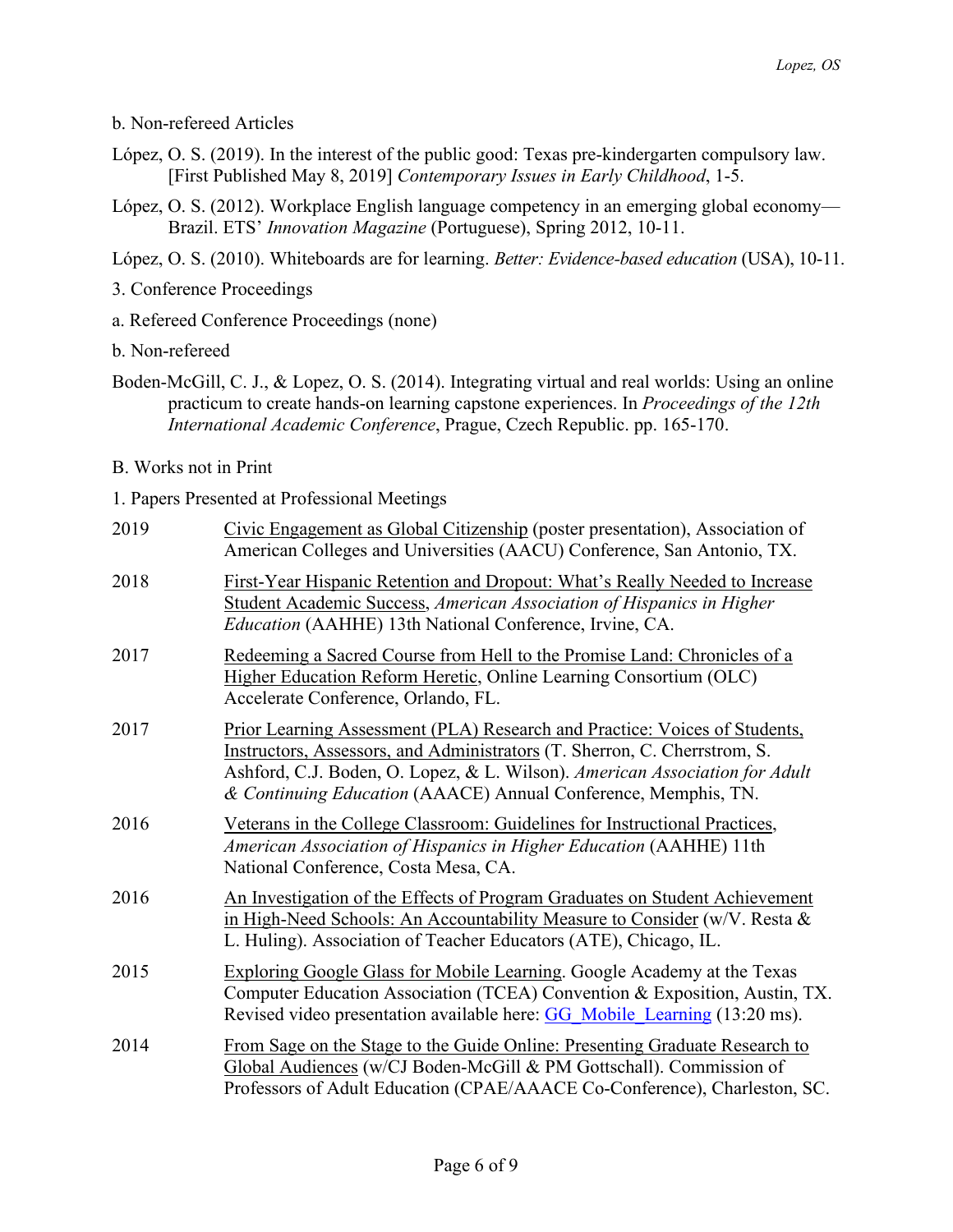2. Invited Talks, Lectures, & Presentations

| 2019         | Invited Talk (Spring). Health Care Careers, Upper Bound—Georgetown, Round<br>Rock, TX.                                                                                                                                          |
|--------------|---------------------------------------------------------------------------------------------------------------------------------------------------------------------------------------------------------------------------------|
| 2017         | Panelist Judge (Fall). Junior Achievement Pitch Competition, McNeil High School,<br>Round Rock, TX.                                                                                                                             |
| 2017         | Invited Panelist (Fall). Preparing for First Job Interview, McNeil HS Career Fair,<br>Round Rock, TX.                                                                                                                           |
| 2017         | Invited Talk (Spring). Careers & College Programs, Westwood HS Mini-Career Fair,<br>Round Rock, TX.                                                                                                                             |
| 2016         | Invited Talk. Careers in Accounting, CTE students, McNeil HS, Round Rock, TX.                                                                                                                                                   |
| 2016         | Presenter, Organic Competency-Based Education: Pathway to College<br>Completion. Department of Occupational, Workforce, and Leadership Studies,<br><b>Texas State University</b>                                                |
| 2016         | Presenter, Beating the High Cost of Completing College: Strategies and<br>Options. Round Rock Campus Faculty Speaker Series, Texas State University                                                                             |
| 2016         | Presenter, Hispanic Retention and Dropout at Texas State University: Why, How,<br>Where, and When—and What's Needed to Increase Student Success. Hispanic Policy<br>Institute (HPN), Texas State University                     |
| 4. Workshops |                                                                                                                                                                                                                                 |
| 2016         | Participant, Institute for Emerging Leadership in Online Learning (IELOL)<br>Master Class, Online Learning Consortium Accelerate Conference, Orlando, FL.                                                                       |
| 2015         | Planning the Impact & Evaluation Proposal Section in Session 7 – Proposal<br>Development (w/N. Wagner). USDA/National Institute of Food and Agriculture<br>Grants Development Workshop. Texas State University, San Marcos, TX. |
| 2015         | Taking Your Assessments from Traditional to Authentic. Round Rock ISD, CTE<br>Professional Development Conference, Round Rock, TX.                                                                                              |

#### 5. Other Works not in Print

b. Works in Progress

- López, O. S. (2021). *Finding best practices for increasing stem degree awards to Hispanics: An illustration Using IPEDS data*. Under review: Journal of Hispanic Higher Education.
- López, O. S. (2021). *Bilingual Competency in US Occupations*. Under revision for resubmission to Bilingual Research Journal.
- López, O. S. (2021). *The Determinants of Wages Among Americans with Disabilities in the Workplace*. In development for submission to Journal of Disability Policy Studies.
- López, O. S. (2021). English and foreign language as determinants of wages: A reflection of demographics in the US labor market. Under review, SN Business & Economics Journal.
- López, O. S. and Spring, S. B. (2021). *CEO Strategy Competencies*. In development for submission to *Strategy & Leadership*.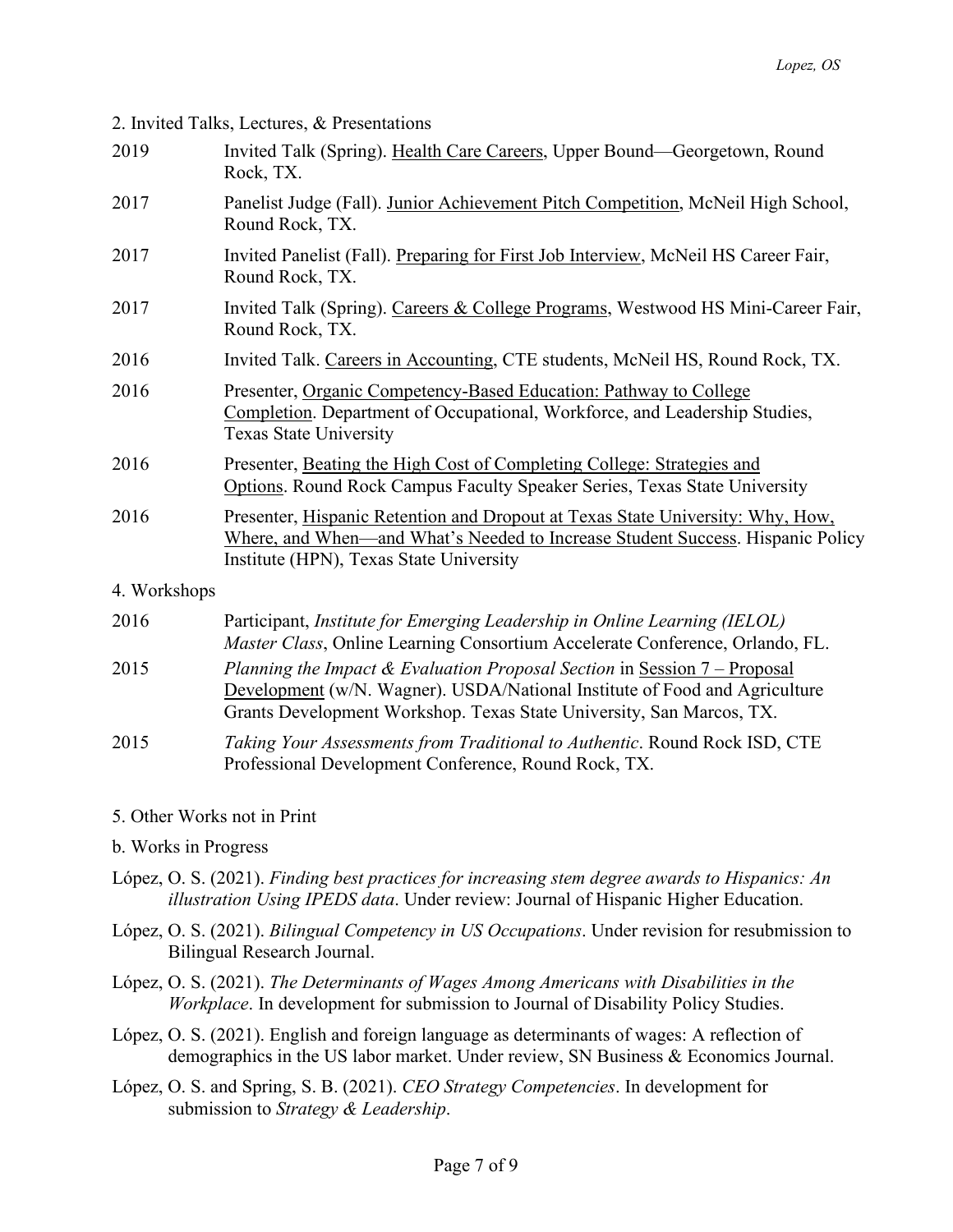# C. Grants and Contracts

1. Funded External Grants and Contracts

| 2018      | Co-Awarded <i>Accelerate Texas State 2.0</i> state grant (\$241,685) with Sherron, T. (PI),<br>Ashford, S., Cherrstrom, C., and Boden, C. for course release to re-design and update<br>a life planning hybrid/online course for veterans transitioning to college. |  |  |
|-----------|---------------------------------------------------------------------------------------------------------------------------------------------------------------------------------------------------------------------------------------------------------------------|--|--|
| 2014      | Principal Investigator, Lanier High School Caminos Summer Program. Funding<br>Source: Austin ISD, awarded \$177,894 contract                                                                                                                                        |  |  |
| 2013      | Principal Investigator, Reagan High School Caminos Summer Program. Funding<br>Source: Austin ISD, awarded \$175,735 contract                                                                                                                                        |  |  |
|           | 2. Submitted, but not Funded, External Grants and Contracts                                                                                                                                                                                                         |  |  |
| 2012      | Principal Investigator, Caminos Comprehensive 9 <sup>th</sup> Grade Transition Program for At-<br>Risk Students. Funding Source: Kresge Foundation, \$499,303 requested                                                                                             |  |  |
| 2012      | Principal Investigator, Caminos Comprehensive 9 <sup>th</sup> Grade Transition Program for<br>At-Risk Students. Funding Source: Texas Guaranteed Public Benefit Grant Program,<br>\$150,000 requested                                                               |  |  |
|           | 3. Funded Internal Grants and Contracts                                                                                                                                                                                                                             |  |  |
| 2019      | Awarded Wilson Latin American Grant (\$500).                                                                                                                                                                                                                        |  |  |
|           | 4. Submitted, but not Funded, Internal Grants and Contracts                                                                                                                                                                                                         |  |  |
| 2012      | Co- Principal Investigator (w/S. Springer), The Efficacy of Post-Secondary STEM<br>Workforce Development in Texas. Funding Source: Research Enhancement<br>Program, \$16,000 requested                                                                              |  |  |
|           | D. Fellowships, Awards, Honors                                                                                                                                                                                                                                      |  |  |
| 2016-2021 | <i>Fulbright Specialist</i> , Bureau of Educational and Cultural Affairs (ECA) and the<br>Institute of International Education's Council for International Exchange of Scholars<br>(CIES), U.S. Department of State.                                                |  |  |
| 2013      | Dean Nominee for the Presidential Award for Excellence in Scholarly/Creative<br>Activities, Texas State University.                                                                                                                                                 |  |  |
| 2005.2012 | IIII AS Desearch Follow Torosa Lozono Long Institute of Latin American                                                                                                                                                                                              |  |  |

2005-2012 LLILAS Research Fellow. Teresa Lozano Long Institute of Latin American Studies Institute, UT Austin.

## **IV. Service**

A. Institutional

1. University

| 2019-2024 | Member, Faculty – Graduate College                          |
|-----------|-------------------------------------------------------------|
| 2018-2019 | Member, Assistant VP International Affairs Search Committee |
| 2015-2020 | Member (Alternate), General Education Council               |
| 2015-2020 | Member, University Lecturers Committee                      |